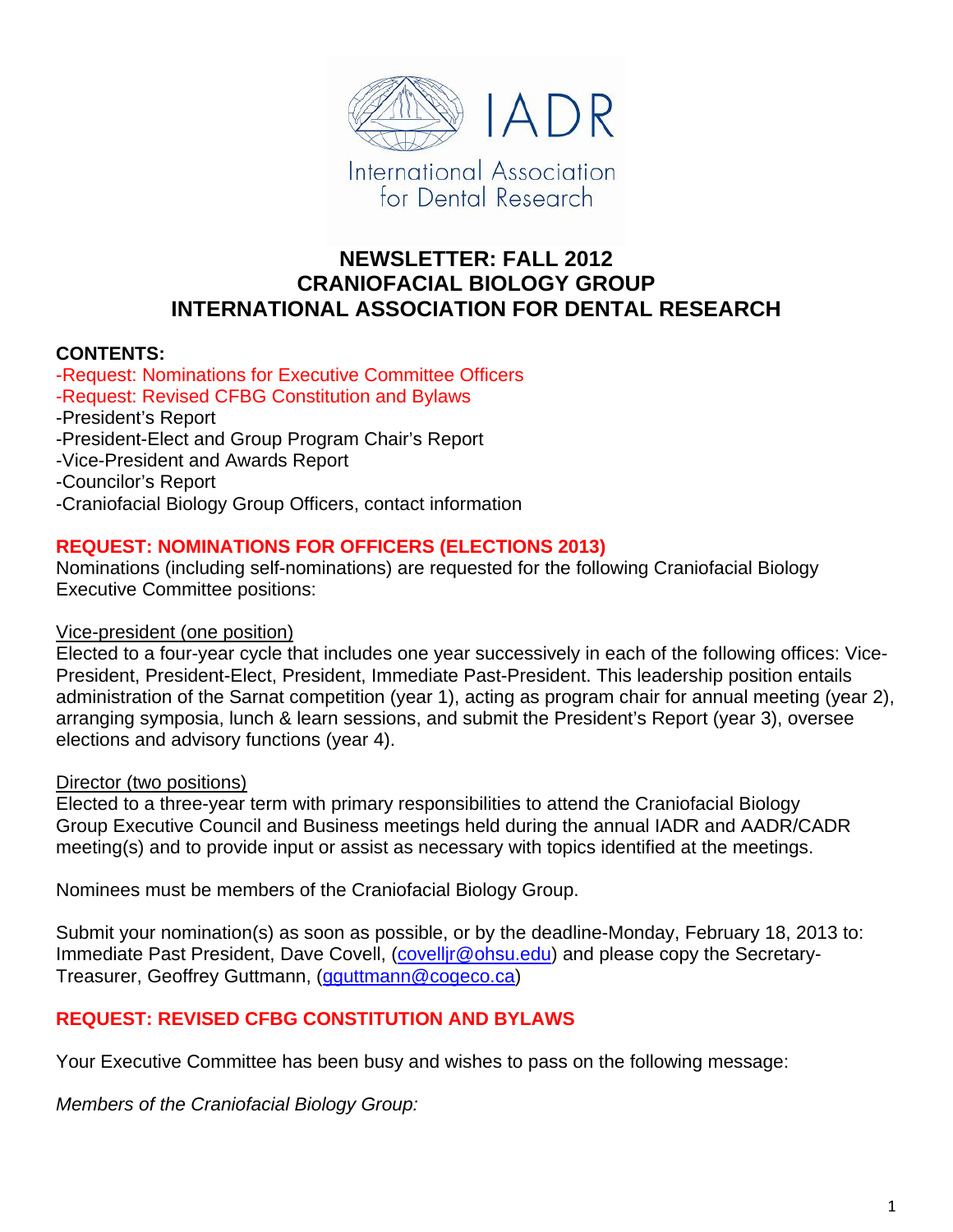*In accordance with our current by-laws, the Standing Committee on Constitution and By-laws (Dave Covell, Geoffrey Guttmann, Nan Hatch, Sarandeep Huja, Martin Palomo, and Chair: Laura Iwasaki) has reviewed these documents and suggested some revisions. These revisions:*

- have been approved by the Executive Committee
- are now presented for your review and consideration, and

- *will be formally proposed for approval at our next CFBG Business Meeting in Seattle (Mar. 21, 2013).* 

*The revised Craniofacial Biology Group Constitution and Bylaws will be posted on the CFBG website of the IADR and will be sent to you in a separate e-mail. Please review these materials prior to the business meeting. If you have any questions about the revised documents, please do not hesitate to contact Laura Iwasaki (iwasakil@umkc.edu) or myself (gguttmann@cogeco.ca ).* 

*Thank you in advance for considering the revised documents. Please plan to attend the Business Meeting to participate in the discussion and the vote.*

# **PRESIDENT'S REPORT (DAVID COVELL, JR.)**

The Craniofacial Biology Group's business meeting was called to order and a warm welcome was extended to attendees.

Programming for the IADR meeting sponsored by the Craniofacial Biology Group was reviewed. This included symposia on three cutting-edge topics: "Dental tissue engineering: interface of scaffolds and stem cells" organized by Jeremy Mao and Jacques Nor and cosponsored by Dental Materials and Pulp Biology and Regeneration Groups, "Enamel formation and its clinical impact on tooth defects, caries and erosion" organized by Ophir Klein, Alexandre Vieira, and Jaime Aparecido Cury and cosponsored by Cariology Research and Mineralized Tissue Groups, and "Signaling interactions in craniofacial morphogenesis" organized by Paul Sharpe and Yang Chai. Our group also sponsored Lunch and Learn presentations, one that paralleled an AADR meeting presentation by Allen Firestone, "Obstructive sleep apnea: What it is and what you can do", and a very popular presentation by Marcelo Freire, "The role of stem cells, niches and signaling molecules in tissue regeneration".

Acknowledgement was given to the dedicated efforts of the group's officers. President-Elect Laura Iwasaki provided a huge service to the group, functioning as Group Program Chair for both the AADR and IADR meetings. This entailed overseeing the reviews of abstracts submitted to Craniofacial Biology, organizing accepted presentations into oral and poster sessions, and inviting a keynote speaker. Yang Chai, last year's recipient of the IADR Distinguished Scientist Award in Craniofacial Biology. Vice President Saran Huja has been focusing on managing the Sarnat Competition, the results of which will be announced later in the meeting. The numerous efforts of Secretary Treasurer, Geoffrey Guttmann, were commended, in particular for his recent charge of coordinating arrangements for our business meeting and reception. Due to positive feedback from past meetings, our reception will again be jointly held with the Mineralized Tissue, and Pulp Biology and Regeneration Groups. Immediate Past President Hyun-Duck Nah efficiently oversaw elections for executive committee officers. Councilor Sylvia Frazier-Bowers was unable to attend the IADR meeting, and Saran Huja graciously agreed to represent our group at the IADR Council meeting. Acknowledgement was given for the services and direction for the group provided by our directors including Mani Alikhani, Nan Hatch, Ophir Klein, Conchita Martin, Xiu-Ping Wang and Sunil Wadhwa. Lastly, appreciation was expressed for everyone's attendance at this meeting and who were giving oral and poster presentations as venues are essential, forming the core of the IADR meetings.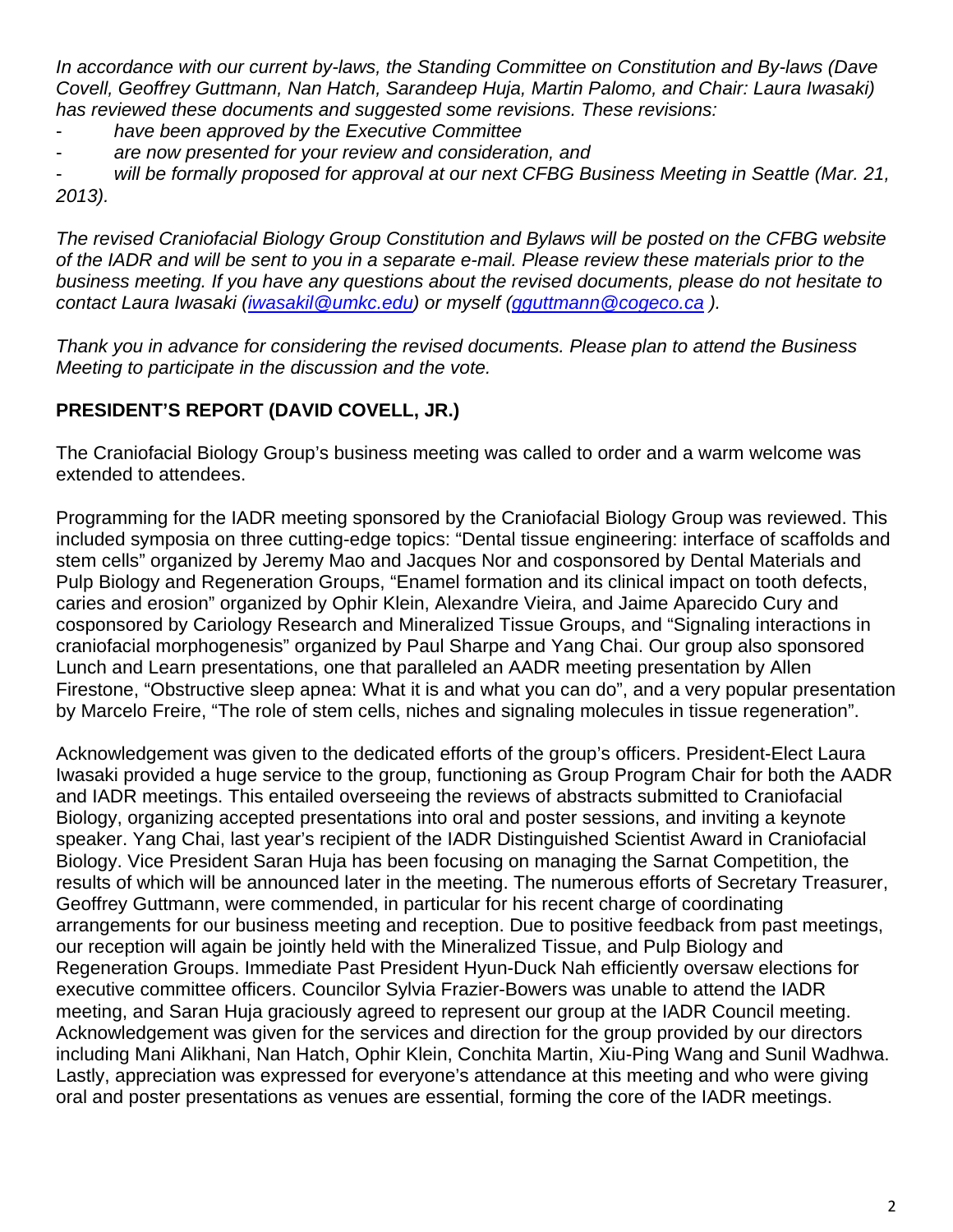In concluding remarks, it was stated that it has been a distinct privilege and pleasure to serve as President of the Craniofacial Biology group, working closely with our group's motivated and interactive officers, the helpful IADR staff members and officers in central administration. It has been rewarding serving the membership and advancing the field of craniofacial biology. After turning over the presidency to Laura Iwasaki at the end of the meeting, my aim will be to remain active in the group and continue making use of many years of institutional knowledge based on having served as Secretary-Treasurer for several terms prior to ascending through the offices leading to the Presidency. In the coming months I plan to be involved with a committee that will review and revise our bylaws. This documentation will help assure continuation of our relatively well refined administrative operations, thus sustaining and growing activities of the Craniofacial Biology Group. Heartfelt thanks were again expressed to the group for allowing me this leadership opportunity and best wishes were offered for the future of our group and the IADR!

David A. Covell, Jr., DDS, PhD

President, IADR Craniofacial Biology Group (2011-2012)

# **REPORT FROM 2012 GROUP PROGRAM CHAIR**

The Craniofacial Biology Group was well-represented this year at the AADR/CADR Annual Meeting, March 21-24 in Tampa, Florida, and the IADR/LAR General Session, June 21-23 in Iguacu Falls, Brazil. Congratulations and thank you to all who participated.

Below is a brief account of the two Craniofacial Biology Programs excluding special sessions (Lunch & Learn, Symposia and Hands-on Workshops) which were ably overseen by our then President, David Covell.

- AADR/CADR Annual Meeting, March 21-24 in Tampa, Florida
	- o 146 abstracts submitted (after transfers)
		- Requested mode
			- Oral: 43
			- Poster: 68
			- Poster discussion: 5
			- No preference: 30
	- o 6 reviewers: Eric Everett, Saran Huja, Conchita Martin, Jeff Nickel, Prem Premaraj, Cristina Teixeira – assigned 49-50 reviews each (so each abstract had at least 3 reviews)
	- o Program:
		- ‐ 6 Oral sessions (5-6 presentations per session), including Keynote address by: o Sue Herring: "Do craniofacial bones require loading?"
		- ‐ 6 Poster sessions (15 23 posters per session).
- IADR/LAR General Session, June 21-23 in Iguacu Falls, Brazil
	- o 157 abstracts submitted (after transfers)
		- Requested mode
			- Oral: 41
			- Poster: 95
			- Systematic review: 1
			- No preference: 20
	- o 8 reviewers: Mani Alikani, Allen Firestone, Sylvia Frazier-Bowers, Nan Hatch, Ophir Klein, Jeff Nickel, HeeSoo Oh, Xiu-Ping Wang – assigned 39-41 reviews each (so each abstract had at least 3 reviews)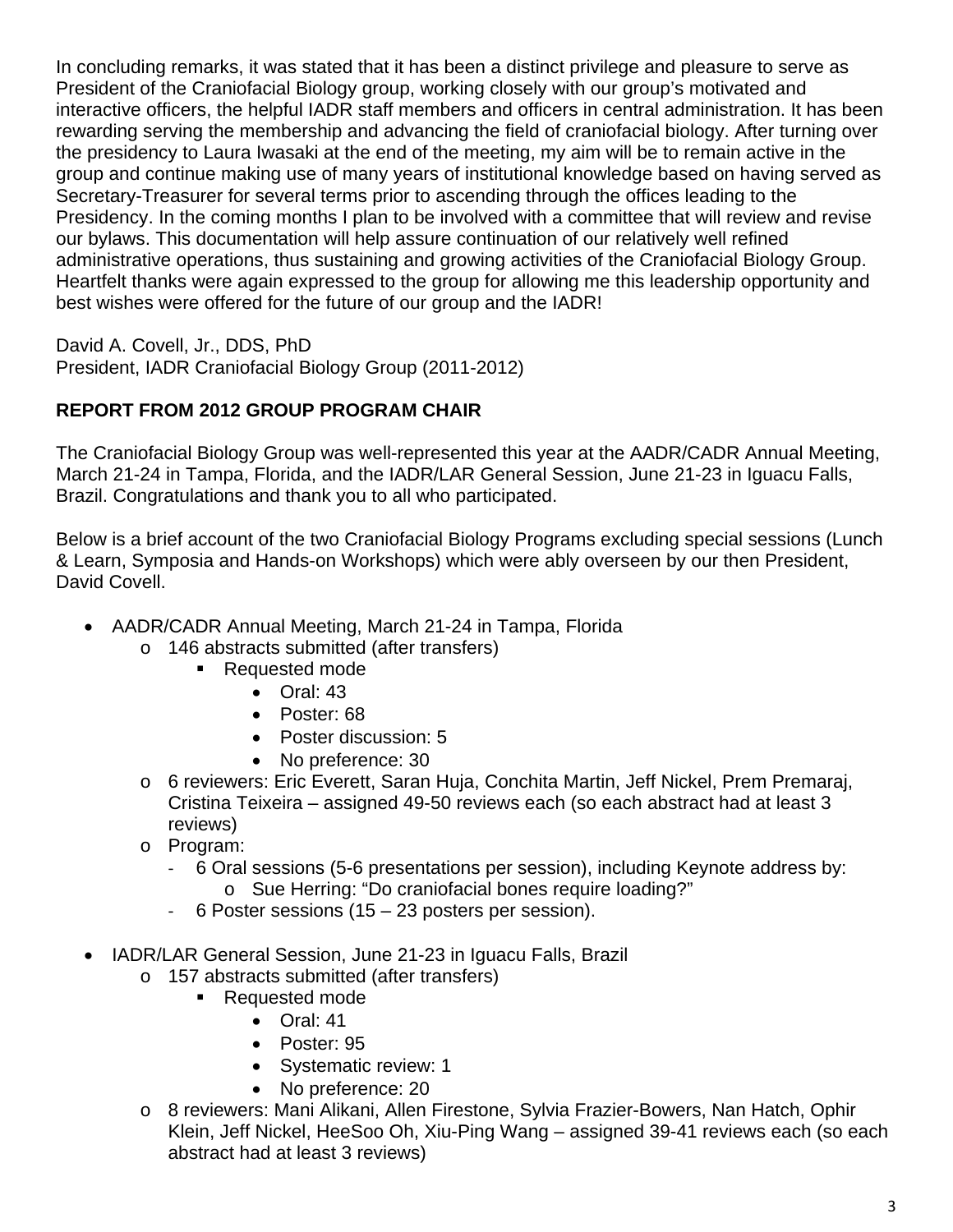- o After CBG reviews: 3 withdrawals, 3 rejections, 3 transfers to themed sessions, and 3 transfer in from other groups = 154 abstracts
- o Program:
	- ‐ 6 Oral sessions (5-6 presentations per session, including Keynote address by:
		- o Yang Chai: "Linking animal models to human diseases, lessons learned from the TGF-beta signaling"
	- ‐ 8 Poster sessions (10-20 abstracts per session)
- o Accommodating special requests for scheduling was particularly challenging because oral session were only available on Wednesday and Saturday. In addition, this created conflicts with other areas of common interest. However, at the post-session meeting of Group Program Chairs, we learned that this format with oral and poster sessions split on separate days is one that the IADR is considering for future meetings.

I want to give special thank you to the abstract reviewers who contributed their expertise and time. It was a privilege to serve as Group Program Chair and to learn from the preparations, the abstracts, as well as the presentations.

I look forward to the coming year and the 2013 Annual General Session in Seattle, WA. Suggestions are welcome at iwasakil@umkc.edu.

Laura Iwasaki 2011-2012 President-elect, IADR Craniofacial Biology Group

# **VICE PRESIDENT REPORT**

The abstracts were judged for (1) originality and scientific design of the investigation, (2) suitability of the methods of analysis, and (3) scientific value of the work. Selected finalists were also judged on (4) quality of the poster, oral presentation and responses to questions.

The Sarnat Award winner also received US\$200 and the Craniofacial Biology Award winner received US\$100. The judges were Saran Huja, Jim Hartsfield, Jeff Nickel, and Ophir Klein.

## **2012 Recipients:**

*Sarnat Award*: Eliane H. Dutra - University of Connecticut Health Center - "A Phe377del Mutation in ANK Leads to Abnormal Tooth Development"

*Craniofacial Biology Group Award*: Ahmad Almehmadi -Boston University, Boston, MA– "The Effect of Vwc2 Protein on Calvarial Bone Formation"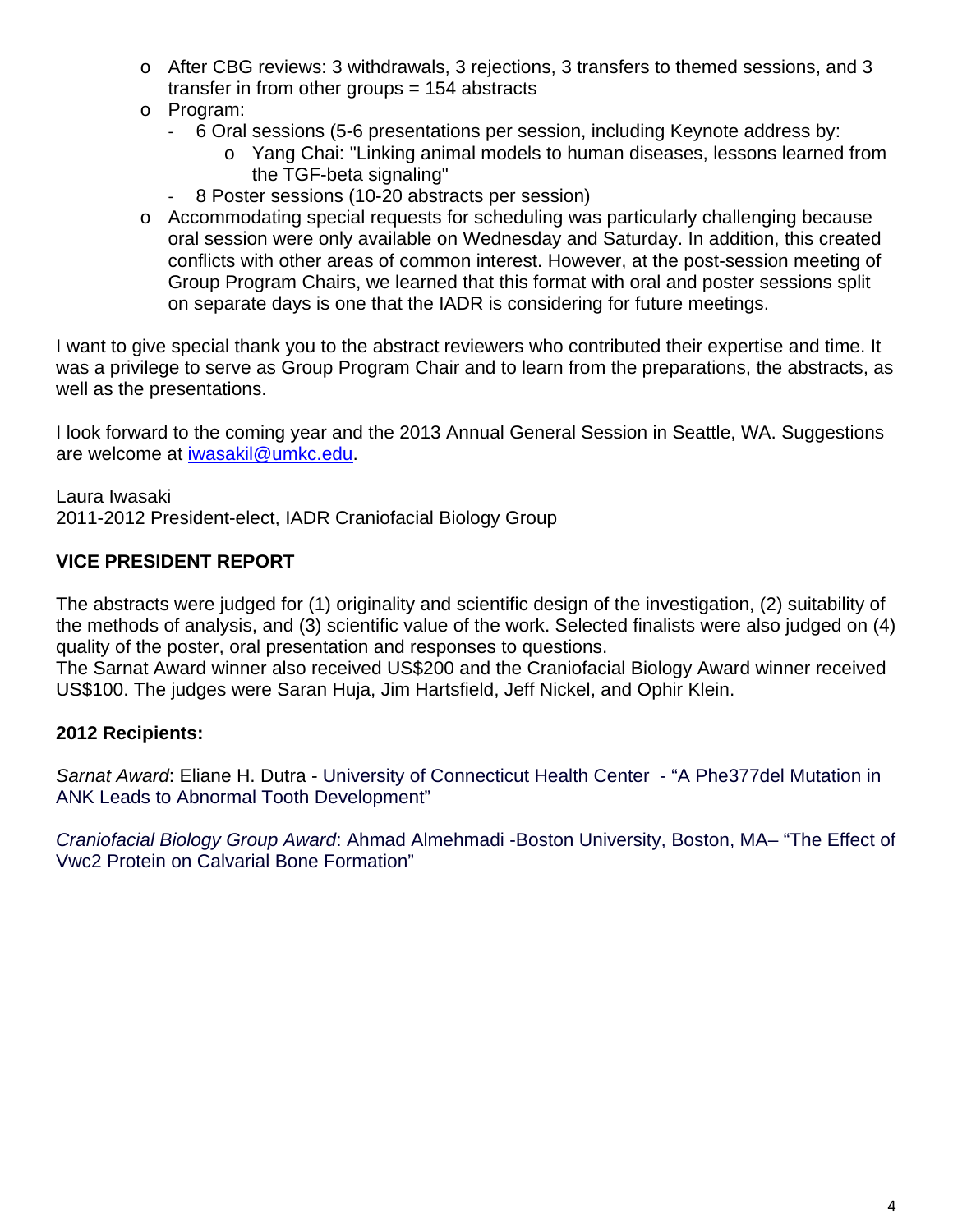

Left to right: Saran Huja (Vice President, CBG, and Chair of the Competition), Ahmad Almehmadi (*Craniofacial Biology Award* winner), Eliane Dutra (*Sarnat Award* winner), Jim Hartsfield (Judge), Dave Covell (President, CBG), Jeff Nickel (Judge), and Ophir Klein (Judge)

## Saran Huja 2011-12 Vice President, IADR Craniofacial Biology Group

## **IADR/AADR COUNCILOR REPORT**

Meeting was called to order approx. 8:05 AM.

- Meeting agenda approved
- All officers provided reports some highlights include:
	- o New meeting format tried this year to have closing ceremonies (on Saturday) as well as usual opening ceremonies (encourages attendance on Saturday particularly at NSRG activities this year.)
	- o JDR editor mentioned the number of manuscript submissions is increased from last year (approx. 1000). A new policy to triage submissions was implemented and saves reviewer time and speeds up publication. Backlog has been reduced quite a bit.
	- o Reminder from JDR about the new format to increase the number of clinical publications. The "Advances" supplement is still accepting papers until the end of March (check JDR website to be certain). The emphasis is on clinical or translational research that is original.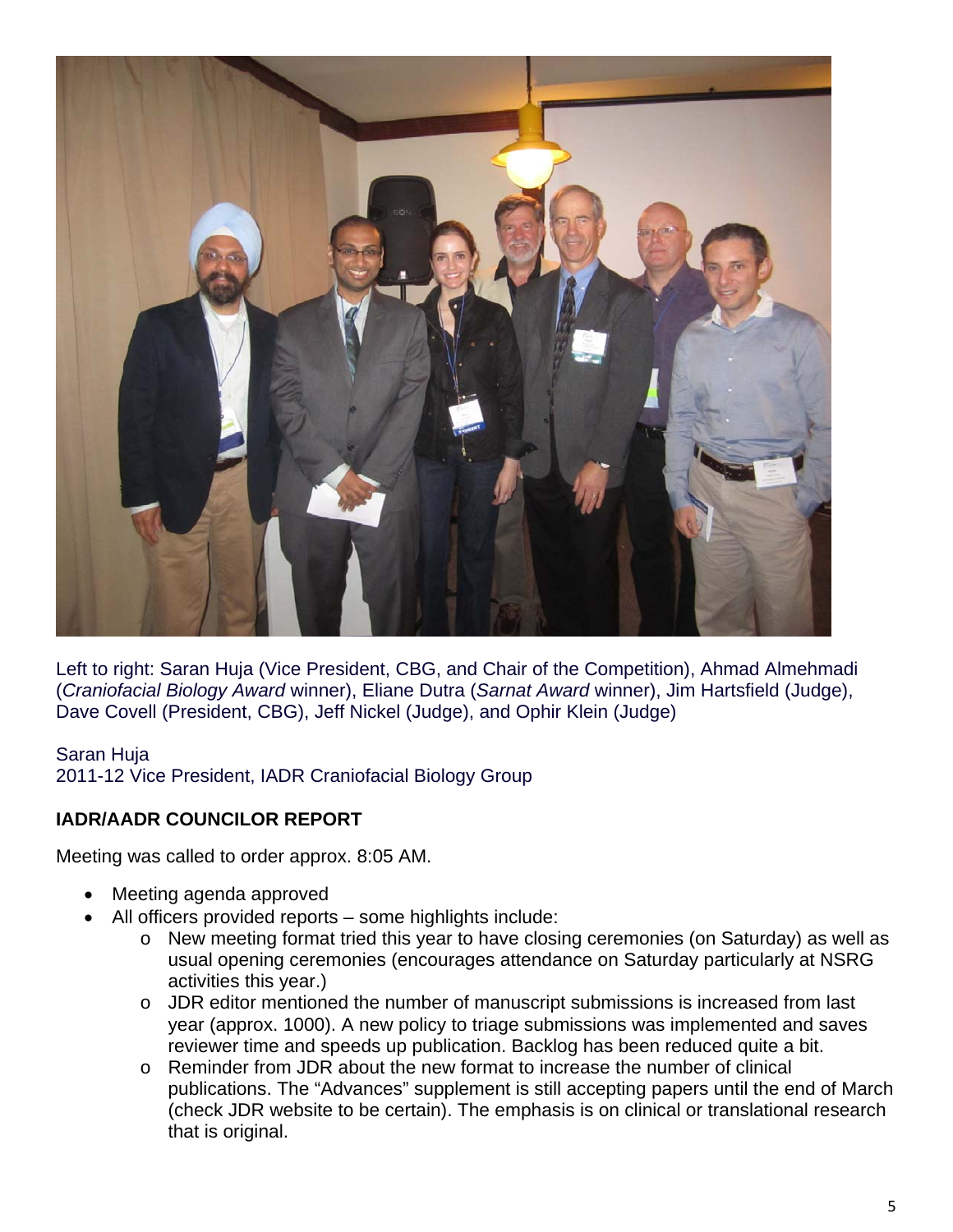- o Fox reviewed the AADR high impact Governance Structure to help increase membership, revenues and services also to allow board members to be more strategic and able to govern versus being task-oriented. As a result the meeting today will vote on removing board members from standing committees so they can devote more time to governing. The Board size will also be expanded to spread out the workload. Sharon Gordon will be ad-hoc member at large to transition to the increased size. There will also increase each governing committee to at least 3 members.
- $\circ$  A point was made to express the goal of increasing communication between the Board and Council members. An expectation from groups would be to provide more input and to think "out of the box" with new ideas to help achieve the mission of the AADR. A question was asked about the cost impact as a result of the above. It was suggested that it would be cost-neutral not causing an increase since tele/videoconferencing could be used.
- o Another initiative is to have an "annual Session" Committee to help utilize volunteers versus Board members.
- o Auditor's report showed that overall finances have rebounded from the drop in 2008 but membership still has declined some. There will be an incremental dues increase (\$5 per year for 2 year) and meeting registration increase (approx. \$10 extra per member).
- Other business items:
	- o Approved ballot for AADR officers including VP, treasurer and publications committee representative
	- o Voted for Mary Walker to be Board member at large
	- o Accepted committee appointments by Board for 2012-2013
- Interactive Council Feedback Session:

*An interactive session with multiple breakout groups was held to discuss 3 questions posed by the Board. In summary, the questions (paraphrased) were*:

- 1. NIDCR funds several non-dental and some dental faculty both of whom are not AADR members. How do we attract these individuals to join and participate in the AADR?
- 2. A question was posed on whether the current structure of council with section and groups should be changed to be more effective.
- 3. Given the increase in new dental schools opening (8 opened from 1997- present and all are clinical) what can or should the AADR do to assist a new dental school to develop their research goals?

Several ideas were suggested and discussed per each breakout group and will be summarized and provided in the minutes next year. Each group should think about these questions as well.

Sylvia Frazier-Bowers IADR/AADR Councilor

## **OFFICERS OF THE CRANIOFACIAL BIOLOGY GROUP**

## **PRESIDENT (2012 - 2013)**

Dr. Laura Iwasaki Department of Orthodontics University of Missouri-Kansas City School of Dentistry 650 East 25th St. Kansas City, MO 64108 e-mail: iwasakil@umkc.edu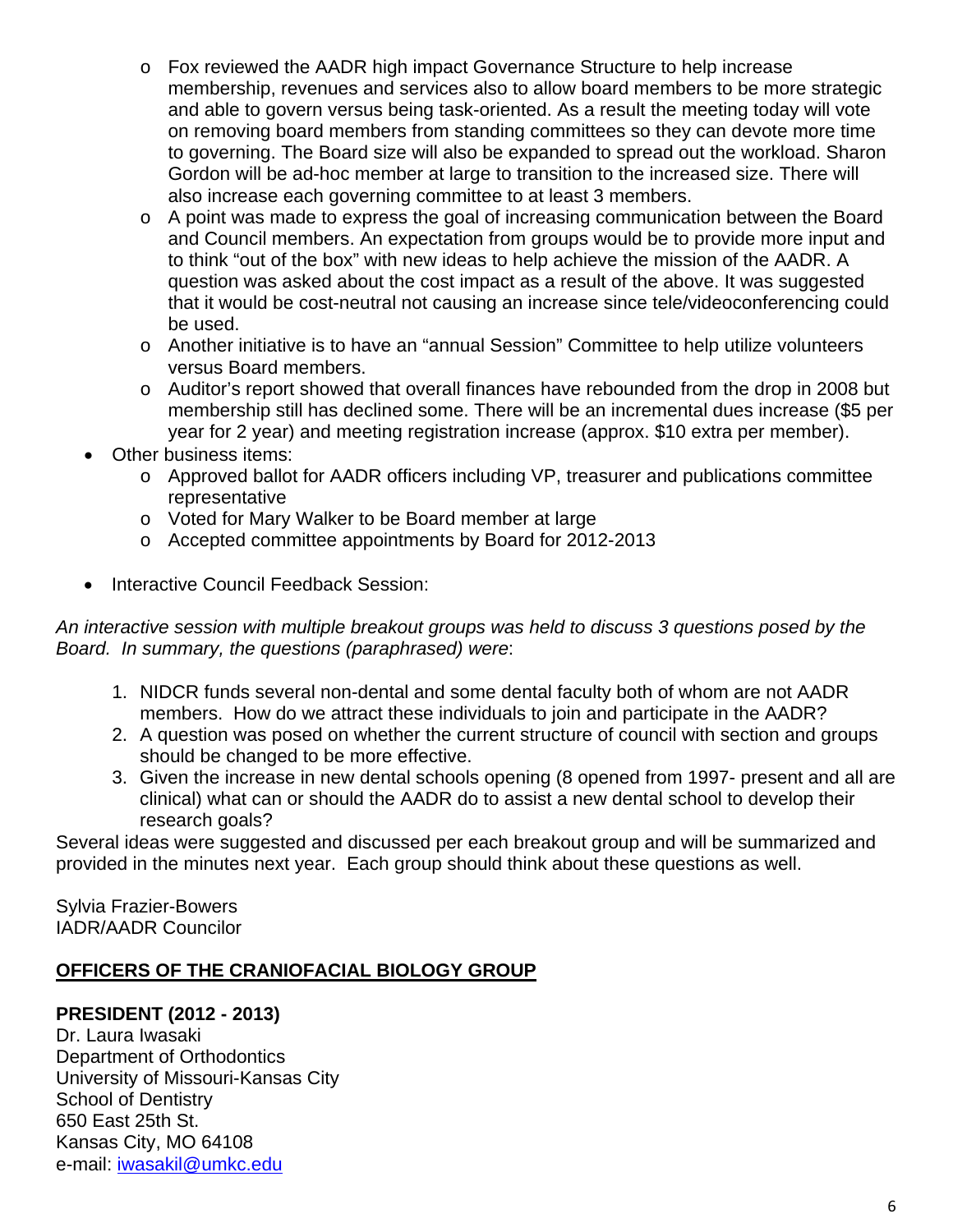## **PRESIDENT-ELECT (2012 - 2013)**

Dr. Sarandeep Huja Division Chief, Division of Orthodontics College of Dentistry University of Kentucky Dental Science Wing, D-406 Lexington, KY 40536-0297 e-mail: sarandeep.huja@uky.edu

### **VICE PRESIDENT (2012 - 2013)**

Dr. Nan E. Hatch Department of Orthodontics and Pediatric Dentistry The University of Michigan 1011 North University Avenue Ann Arbor, Michigan 48109-1078 e-mail: nhatch@umich.edu

## **SECRETARY-TREASURER (2011 – 2014)**

Dr. Geoffrey Guttmann Department of Cell Biology and Anatomy University of North Texas Health Science Center 3500 Camp Bowie Boulevard Fort Worth, TX 76107 e-mail: gguttmann@cogeco.ca

### **PAST PRESIDENT (2012 - 2013)**

Dr. David A. Covell, Jr. Chair, Department of Orthodontics Oregon Health & Science University 611 SW Campus Drive Portland, OR 97239-3097 e-mail: covelljr@ohsu.edu

### **COUNCILOR (2012 – 2015)**

Dr. Sylvia Frazier-Bowers 7450 Brauer Hall Department of Orthodontics School of Dentistry University of North Carolina at Chapel Hill Chapel Hill, NC. 27599 e-mail: sylvia\_frazier@DENTISTRY.UNC.EDU

### **DIRECTORS:**

Dr. Sunil Wadhwa (March 2010 - March 2013) Director, Division of Orthodontics College of Dental Medicine Columbia University 630 West 168th Street, P & S Box 20, VC 9-219 New York NY 10032 e-mail: sw2680@columbia.edu